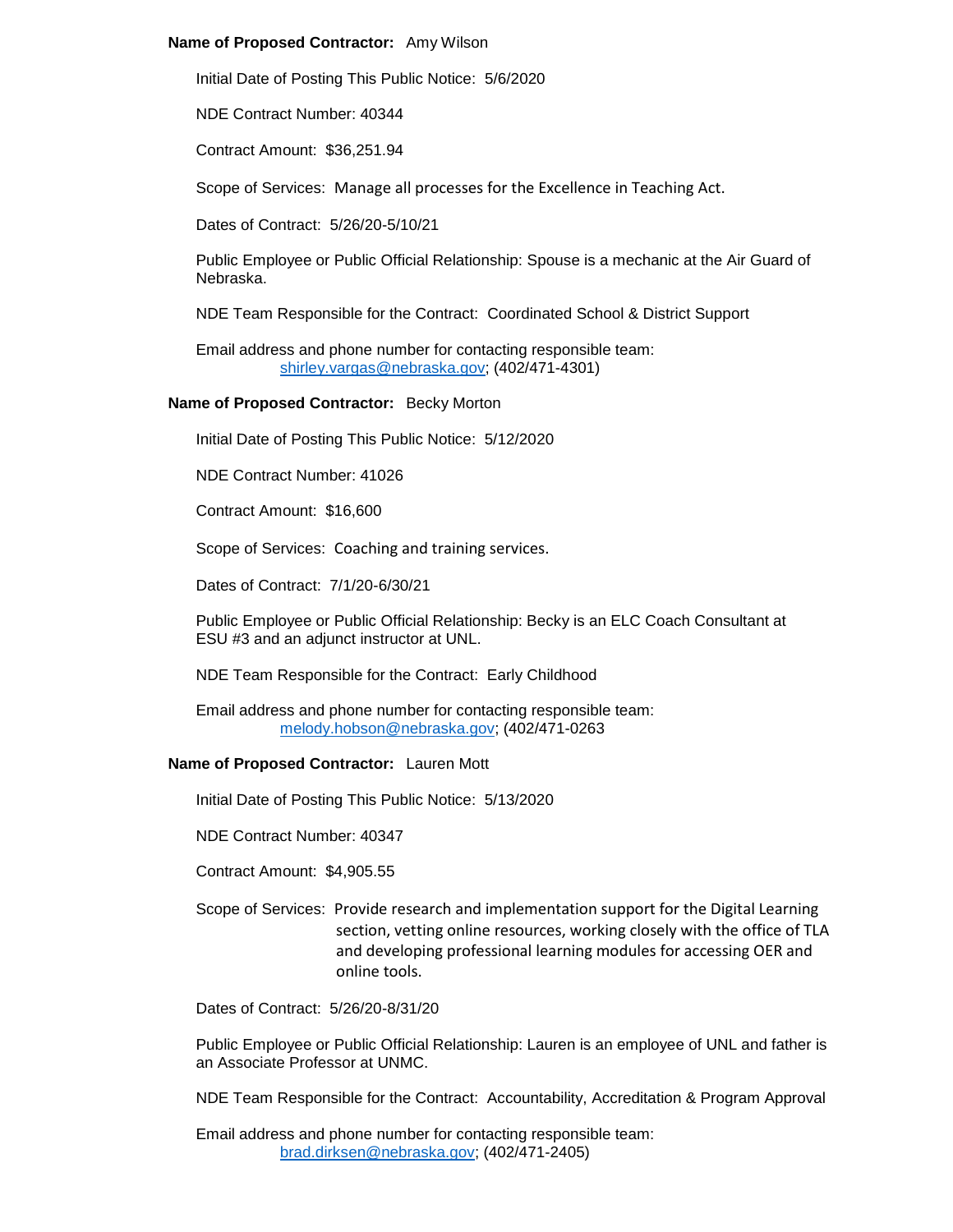## **Name of Proposed Contractor:** Leah Merkwan

Initial Date of Posting This Public Notice: 5/15/2020

NDE Contract Number: 41027

Contract Amount: \$35,000

Scope of Services: Coaching and training services.

Dates of Contract: 7/1/20-6/30/21

Public Employee or Public Official Relationship: Leah is an employee of UNMC.

NDE Team Responsible for the Contract: Early Childhood

Email address and phone number for contacting responsible team: [melody.hobson@nebraska.gov;](mailto:melody.hobson@nebraska.gov) (402/471-0263

### **Name of Proposed Contractor:** Tracy Went

Initial Date of Posting This Public Notice: 5/18/2020

NDE Contract Number: 41029

Contract Amount: \$20,000

Scope of Services: Coaching and training services.

Dates of Contract: 7/1/20-6/30/21

Public Employee or Public Official Relationship: Tracy is an employee of UNL.

NDE Team Responsible for the Contract: Early Childhood

Email address and phone number for contacting responsible team: [melody.hobson@nebraska.gov;](mailto:melody.hobson@nebraska.gov) (402/471-0263

#### **Name of Proposed Contractor:** Kathleen Miller

Initial Date of Posting This Public Notice: 5/20/2020

NDE Contract Number: 41030

Contract Amount: \$10,000

Scope of Services: Training services.

Dates of Contract: 7/1/20-12/31/20

Public Employee or Public Official Relationship: Kathleen is an employee of UNK.

NDE Team Responsible for the Contract: Early Childhood

Email address and phone number for contacting responsible team: [melody.hobson@nebraska.gov;](mailto:melody.hobson@nebraska.gov) (402/471-0263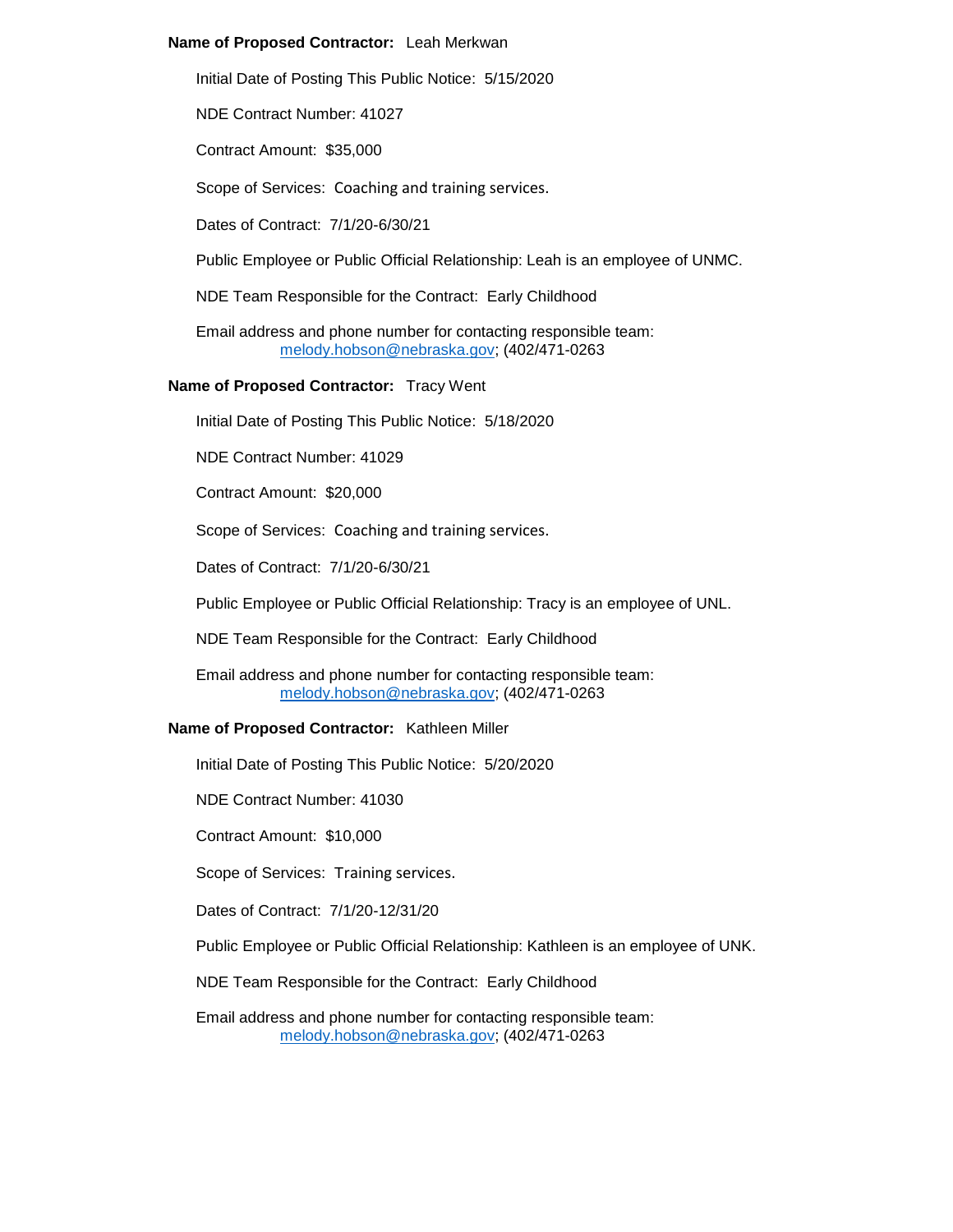# **Name of Proposed Contractor:** Pam Uhl

Initial Date of Posting This Public Notice: 5/20/2020

NDE Contract Number: 41031

Contract Amount: \$10,000

Scope of Services: Training services.

Dates of Contract: 7/1/20-12/31/20

Public Employee or Public Official Relationship: Pam is an Early Childhood Special Education teacher for ESU #3.

NDE Team Responsible for the Contract: Early Childhood

Email address and phone number for contacting responsible team: [melody.hobson@nebraska.gov;](mailto:melody.hobson@nebraska.gov) (402/471-0263

**Name of Proposed Contractor:** Gina Ewing dba K-Owl Training & Development

Initial Date of Posting This Public Notice: 5/20/2020

NDE Contract Number: 41032

Contract Amount: \$5,000

Scope of Services: Training services.

Dates of Contract: 7/1/20-12/31/20

Public Employee or Public Official Relationship: Gina is an employee of HHS.

NDE Team Responsible for the Contract: Early Childhood

Email address and phone number for contacting responsible team: [melody.hobson@nebraska.gov;](mailto:melody.hobson@nebraska.gov) (402/471-0263

#### **Name of Proposed Contractor:** Karen Graff

Initial Date of Posting This Public Notice: 5/22/2020

NDE Contract Number: 40358

Contract Amount: \$1,750 + prior contract #40165 - \$1,675)

Scope of Services: Update social studies resources and review the social studies standards instructional tool.

Dates of Contract: 5/29/20-7/31/20

Public Employee or Public Official Relationship: Karen is a public library circulation assistant for City of LaVista.

NDE Team Responsible for the Contract: Teaching, Learning & Assessment

Email address and phone number for contacting responsible team: [cory.epler@nebraska.gov;](mailto:cory.epler@nebraska.gov) (402/471-3240)